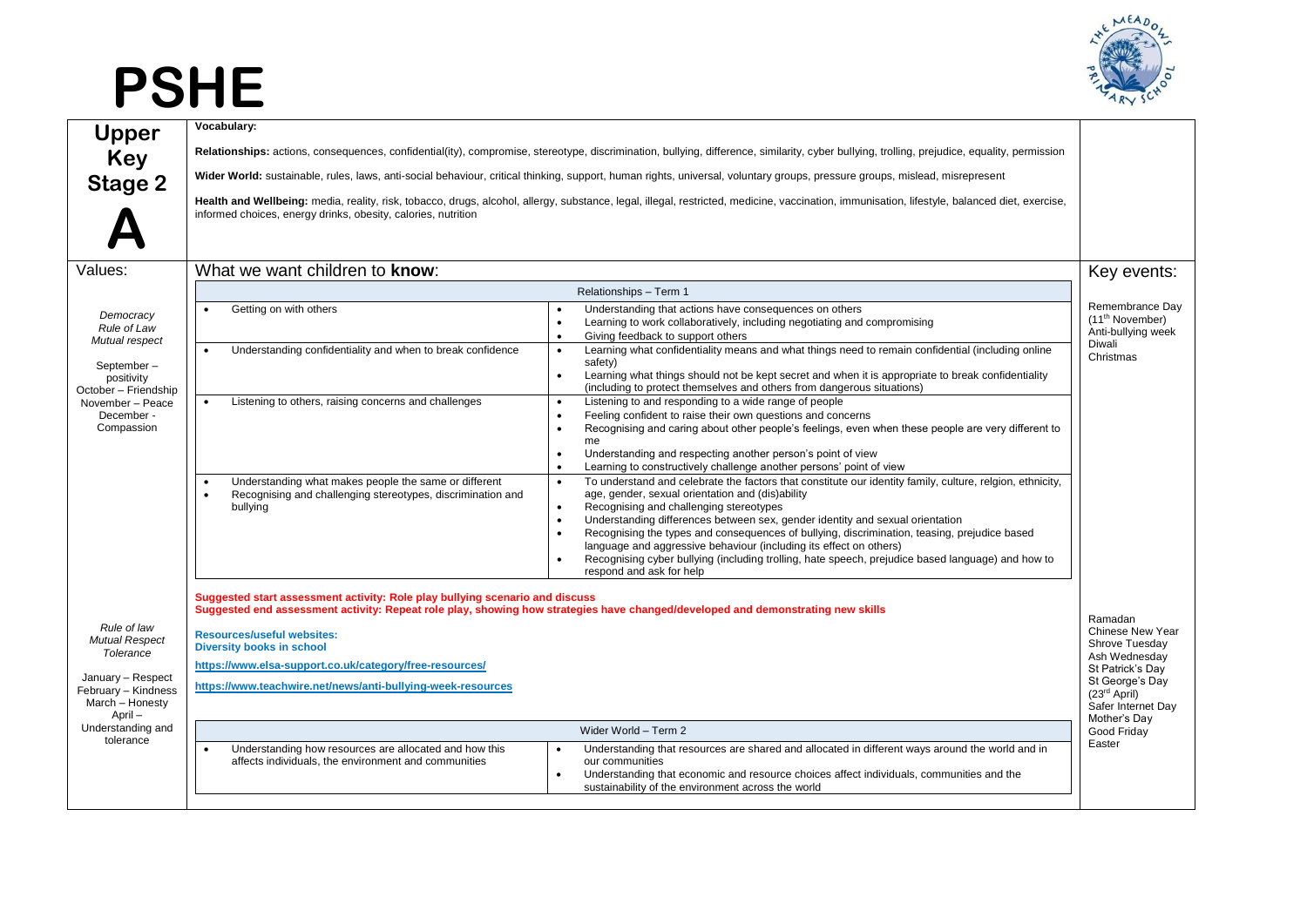## **PSHE**



|  | safe online, first aid skills<br>Suggested end assessment activity: Repeat activity and discuss any changes to their order based on new learning<br><b>Resources/useful websites:</b><br><b>NHS choice</b><br>https://www.nrdc.org/get-involved | <b>Individual Liberty</b><br><b>Mutual Respect</b><br>May - Resilience<br>$June -$<br>Determination<br>July - Imagination | Discuss and debate health and wellbeing issues.<br>Discuss and debating rights, responsibilities, rules and laws<br>Enterprise; what it means; developing skills in enterprise<br>Role of money; managing money (saving and budgeting) what<br>is meant by interest and loan (Year 5)<br>Understanding the importance of finance in people's lives;<br>understanding how to manage money (Year 6)<br>Understanding how to set up an enterprise (Year 6) | Researching, discussing and debating topical issues, problems and events that are of concern to<br>them and offering recommendations to the appropriate people<br>To realise the consequences of anti-social, aggressive and harmful behaviours such as bullying<br>$\bullet$<br>and discrimination of individuals and communities; to develop strategies for getting support for<br>themselves or for others at risk<br>To know that there are some cultural practices which are against British law and universal human<br>rights, such as female genital mutilation (FGM)<br>To learn what being part of a community means, and about the varied institutions that support<br>communities locally and nationally. To recognise the role of voluntary, community and pressure<br>groups, especially in relation to health and wellbeing<br>To explore and critique how the media present information. To critically examine what is presented<br>to them in social media and why it is important to do so; understand how information contained in<br>social media can be misrepresented or mislead; the importance of being careful what you put<br>forward to others<br>Pupils to learn why and how rules and laws that protect themselves and others are made and<br>enforced; why different rules are needed in different situations and how to take part in making and<br>changing rules<br>To resolve differences by looking at alternatives, seeing and respecting others point of view,<br>$\bullet$<br>making decisions and explaining choices<br>For pupils to research, discuss and debate topical issues, problems and events that are of concern<br>to them and offer their recommendations to appropriate people<br>To understand that there are basic human rights shared by all peoples and all societies and that<br>children have their own special rights set out in the United Nations Declaration of the Rights of the<br>Child. To learn that these are universal rights are there to protect everyone and have primacy both<br>over national law and family and community practises<br>About where money comes from and what it is used for<br>About spending and saving money (how to use mone0<br>$\bullet$<br>About how to keep money safe<br>$\bullet$<br>About what is meant by 'interest' and 'loan'<br>$\bullet$<br>For pupils to learn about the role money plays in their own and others' lives, including how to<br>manage their money and about being a critical consumer<br>To develop an initial understanding of the concepts of 'interest', 'loan', 'debt', and 'tax'.<br>٠<br>Learning about the important role of money in their own and other people's lives<br>Learning how to manage money and how to be a critical consumer (making critical decisions about<br>$\bullet$<br>how to spend your money)<br>Understanding financial concepts including interest, loan, debt and tax<br>٠<br>Understanding the importance of managing money, including managing loans and debts<br>$\bullet$<br>Understanding that people pay tax in order to contribute to society and fund important social<br>$\bullet$<br><b>institutions</b><br>Understanding what is meant by enterprise and begin to develop enterprise skills<br>$\bullet$<br>Understanding what it takes to set up an enterprise<br>$\bullet$<br>Learning about what enterprise means for work and society<br>$\bullet$<br>Suggested start assessment activity: What makes us healthy? Sort and rate cards from most important to least important. E.g. healthy diet, exercise, friendships, money, | Queen's birthday<br>World Mental<br>Health week<br>VE dav<br>Armed Forces day |
|--|-------------------------------------------------------------------------------------------------------------------------------------------------------------------------------------------------------------------------------------------------|---------------------------------------------------------------------------------------------------------------------------|---------------------------------------------------------------------------------------------------------------------------------------------------------------------------------------------------------------------------------------------------------------------------------------------------------------------------------------------------------------------------------------------------------------------------------------------------------|--------------------------------------------------------------------------------------------------------------------------------------------------------------------------------------------------------------------------------------------------------------------------------------------------------------------------------------------------------------------------------------------------------------------------------------------------------------------------------------------------------------------------------------------------------------------------------------------------------------------------------------------------------------------------------------------------------------------------------------------------------------------------------------------------------------------------------------------------------------------------------------------------------------------------------------------------------------------------------------------------------------------------------------------------------------------------------------------------------------------------------------------------------------------------------------------------------------------------------------------------------------------------------------------------------------------------------------------------------------------------------------------------------------------------------------------------------------------------------------------------------------------------------------------------------------------------------------------------------------------------------------------------------------------------------------------------------------------------------------------------------------------------------------------------------------------------------------------------------------------------------------------------------------------------------------------------------------------------------------------------------------------------------------------------------------------------------------------------------------------------------------------------------------------------------------------------------------------------------------------------------------------------------------------------------------------------------------------------------------------------------------------------------------------------------------------------------------------------------------------------------------------------------------------------------------------------------------------------------------------------------------------------------------------------------------------------------------------------------------------------------------------------------------------------------------------------------------------------------------------------------------------------------------------------------------------------------------------------------------------------------------------------------------------------------------------------------------------------------------------------------------------------------------------------------------------------------------------------------------------------------------------------------------------------------------------------------------------------------------------------------------------------------------------------------------------------------------------------------------------------------------------------------------------------------------------------------------------------------|-------------------------------------------------------------------------------|
|--|-------------------------------------------------------------------------------------------------------------------------------------------------------------------------------------------------------------------------------------------------|---------------------------------------------------------------------------------------------------------------------------|---------------------------------------------------------------------------------------------------------------------------------------------------------------------------------------------------------------------------------------------------------------------------------------------------------------------------------------------------------------------------------------------------------------------------------------------------------|--------------------------------------------------------------------------------------------------------------------------------------------------------------------------------------------------------------------------------------------------------------------------------------------------------------------------------------------------------------------------------------------------------------------------------------------------------------------------------------------------------------------------------------------------------------------------------------------------------------------------------------------------------------------------------------------------------------------------------------------------------------------------------------------------------------------------------------------------------------------------------------------------------------------------------------------------------------------------------------------------------------------------------------------------------------------------------------------------------------------------------------------------------------------------------------------------------------------------------------------------------------------------------------------------------------------------------------------------------------------------------------------------------------------------------------------------------------------------------------------------------------------------------------------------------------------------------------------------------------------------------------------------------------------------------------------------------------------------------------------------------------------------------------------------------------------------------------------------------------------------------------------------------------------------------------------------------------------------------------------------------------------------------------------------------------------------------------------------------------------------------------------------------------------------------------------------------------------------------------------------------------------------------------------------------------------------------------------------------------------------------------------------------------------------------------------------------------------------------------------------------------------------------------------------------------------------------------------------------------------------------------------------------------------------------------------------------------------------------------------------------------------------------------------------------------------------------------------------------------------------------------------------------------------------------------------------------------------------------------------------------------------------------------------------------------------------------------------------------------------------------------------------------------------------------------------------------------------------------------------------------------------------------------------------------------------------------------------------------------------------------------------------------------------------------------------------------------------------------------------------------------------------------------------------------------------------------------------------------|-------------------------------------------------------------------------------|